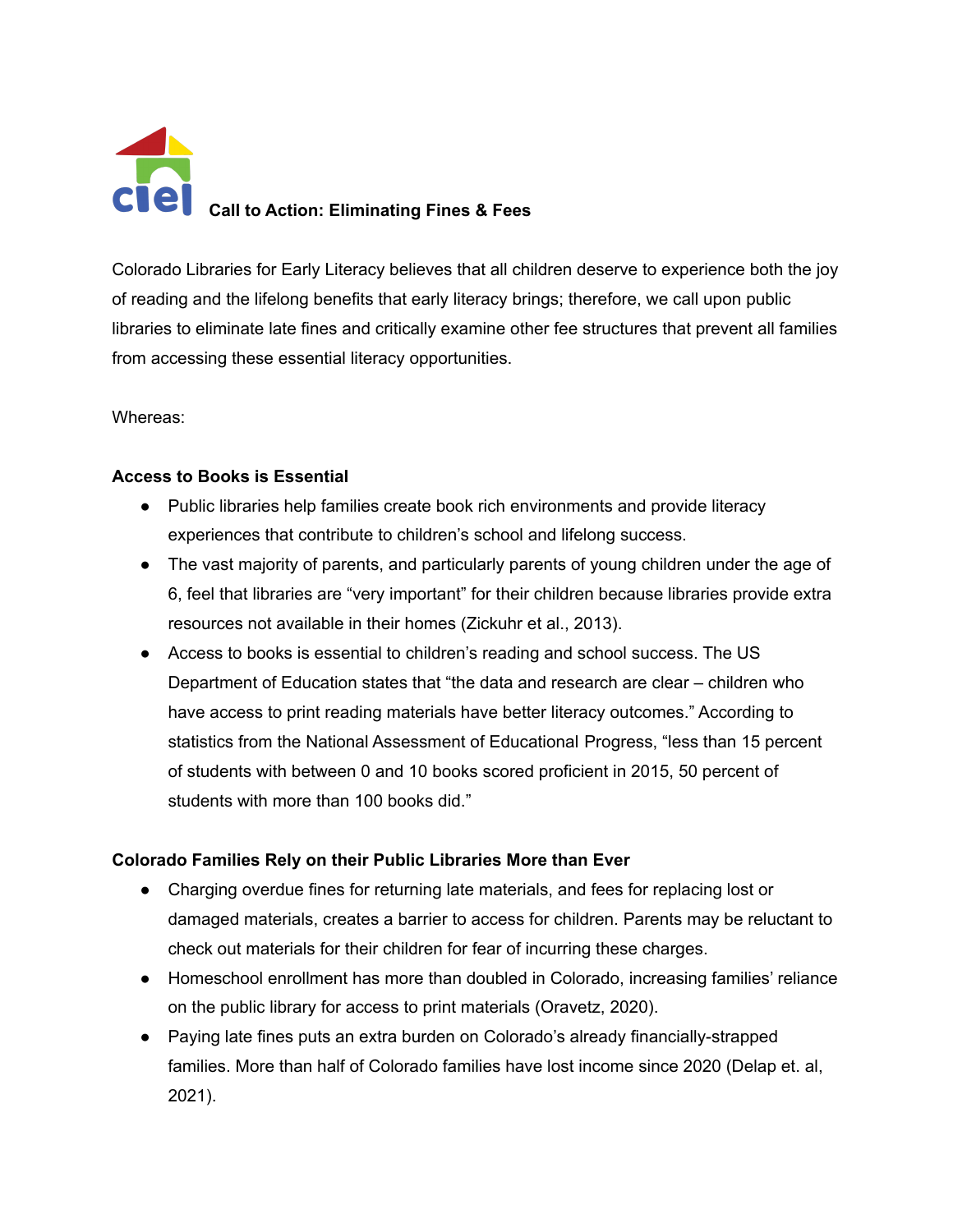## **Fines and Fees Contribute to Social Inequity**

- Almost all libraries suspend borrowing privileges when fines accumulate past a certain threshold, and more than half of public libraries refer patrons to a collection agency (Dixon and Gillis, 2017).
- Fines and fees disproportionately impact overburdened and under-resourced families, who are most frequently blocked from accessing the library due to overdue fines (San Francisco Public Library, 2019; Saint Paul Public Library, 2018), and whose children already have substantially less access to reading materials in the home than their counterparts (Neuman & Celano, 2001).
- While some libraries provide flexibility to their staff members to waive fines for certain situations, this technique is subjective and inconsistent, and subject to staff members' implicit bias. Implementing a policy of eliminating fines for everyone is the most equitable approach.
- Other methods of reducing their fines (such as donating cans of food, reading in the library for a certain length of time, or providing a fine amnesty week or month) are also inequitable measures. These measures place barriers disproportionately upon families that are unable to visit the library during a given time period, and those who are unable to provide donations.
- Removing this barrier to access library materials relieves the burden on current card-carrying families and welcomes back families with previously blocked accounts.

# **Charging Fines is Based on Incorrect Assumptions**

- Research does not support the assumption that charging late fines brings back borrowed materials faster, or at all. The vast majority of overdue materials are returned within one week of the due date (Dixon and Gillis, 2017) and there is no significant difference between the late return rates in libraries that charge late fines and those that don't (Johnson DePriest, 2016).
- Libraries across the country are increasingly eliminating late fines (Urban Libraries Council) with no reported negative outcomes (San Francisco Public Library, 2019). Many libraries report positive outcomes after going fine-free, such as increased circulation, community goodwill and financial support (Bromberg & Fink, 2021; Dixon & Gillis, 2017).
- Revenue generated by fines is often less than one percent of the library budget; when libraries factor in the cost of charging and collecting late fines, and the cost of staff time,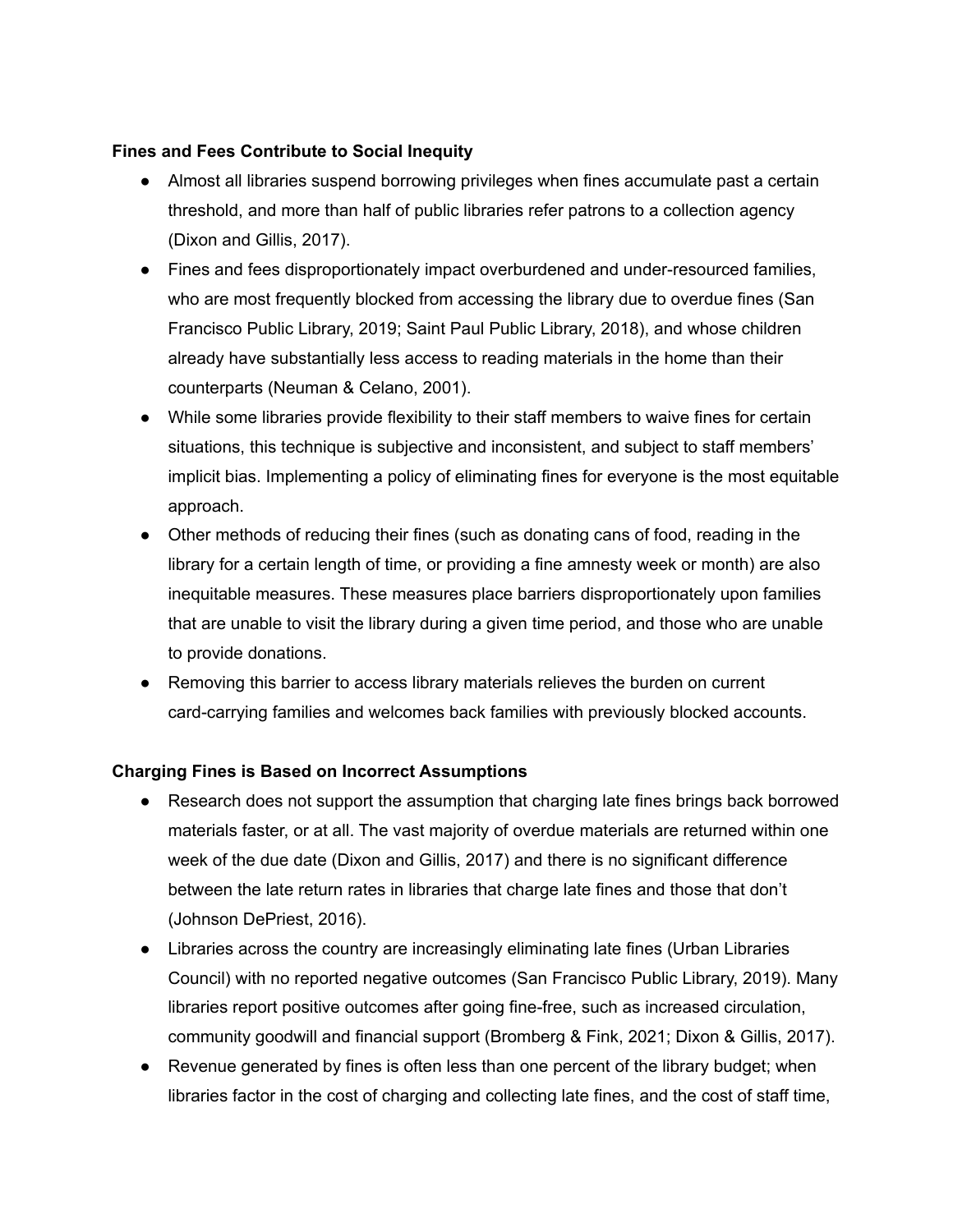they often find that they are spending as much as, if not more than, they are collecting (Johnson DePriest, 2016; San Francisco Public Library, 2019).

Colorado Libraries for Early Literacy calls upon public libraries to eliminate late fines for overdue materials. Additionally, we urge public libraries to reconsider all financial barriers that prevent access—such as charging patrons fees for the replacement of lost/damaged items and sending patrons to debt collection services, particularly if this practice negatively impacts a patron's credit score. Similarly to retail industries, we encourage public libraries to budget for these costs whenever possible, and to treat lost/damaged print materials as the cost of doing business—particularly with our youngest patrons. We encourage public libraries to remove replacement fees for lost/damaged materials with heavy circulation and materials that are older than a certain publish date, and to consider creating fine-free cards for teachers and children.

Colorado Libraries for Early Literacy stands with the American Library Association (2019) in identifying monetary library fines as a form of social inequity. We encourage all public libraries to scrutinize their practices of imposing fines and actively move towards eliminating them.

## **References**

American Library Association. (2019, January 28). Resolution on monetary library fines as a form of social inequity. [http://www.ala.org/aboutala/sites/ala.org.aboutala/files/content/Resolution%20on%20Mo](http://www.ala.org/aboutala/sites/ala.org.aboutala/files/content/Resolution%20on%20Monetary%20Library%20Fines%20as%20a%20Form%20of%20Social%20Inequity-FINAL.pdf) [netary%20Library%20Fines%20as%20a%20Form%20of%20Social%20Inequity-FINAL.p](http://www.ala.org/aboutala/sites/ala.org.aboutala/files/content/Resolution%20on%20Monetary%20Library%20Fines%20as%20a%20Form%20of%20Social%20Inequity-FINAL.pdf) [df](http://www.ala.org/aboutala/sites/ala.org.aboutala/files/content/Resolution%20on%20Monetary%20Library%20Fines%20as%20a%20Form%20of%20Social%20Inequity-FINAL.pdf)

Bromberg, P. & Fink, M. (2021, June 15). Eliminating library fines: Improving community access, equity and usage. *WebJunction*. <https://www.webjunction.org/events/webjunction/eliminating-library-fines.html>

Delap, S., Franko, M., Hasan, N. Longworth-Reed, L., McGee, A., Nicolaou, K., Roberts, A., & Thornton, C. (2021, January). *COVID-19 EC Research Partnership: Impact of COVID-19 on Colorado Families* (Issue Brief No. 3). [https://earlymilestones.org/wp-content/uploads/2021/01/COVID-EC-Research-Family-Bri](https://earlymilestones.org/wp-content/uploads/2021/01/COVID-EC-Research-Family-Brief.pdf) [ef.pdf](https://earlymilestones.org/wp-content/uploads/2021/01/COVID-EC-Research-Family-Brief.pdf)